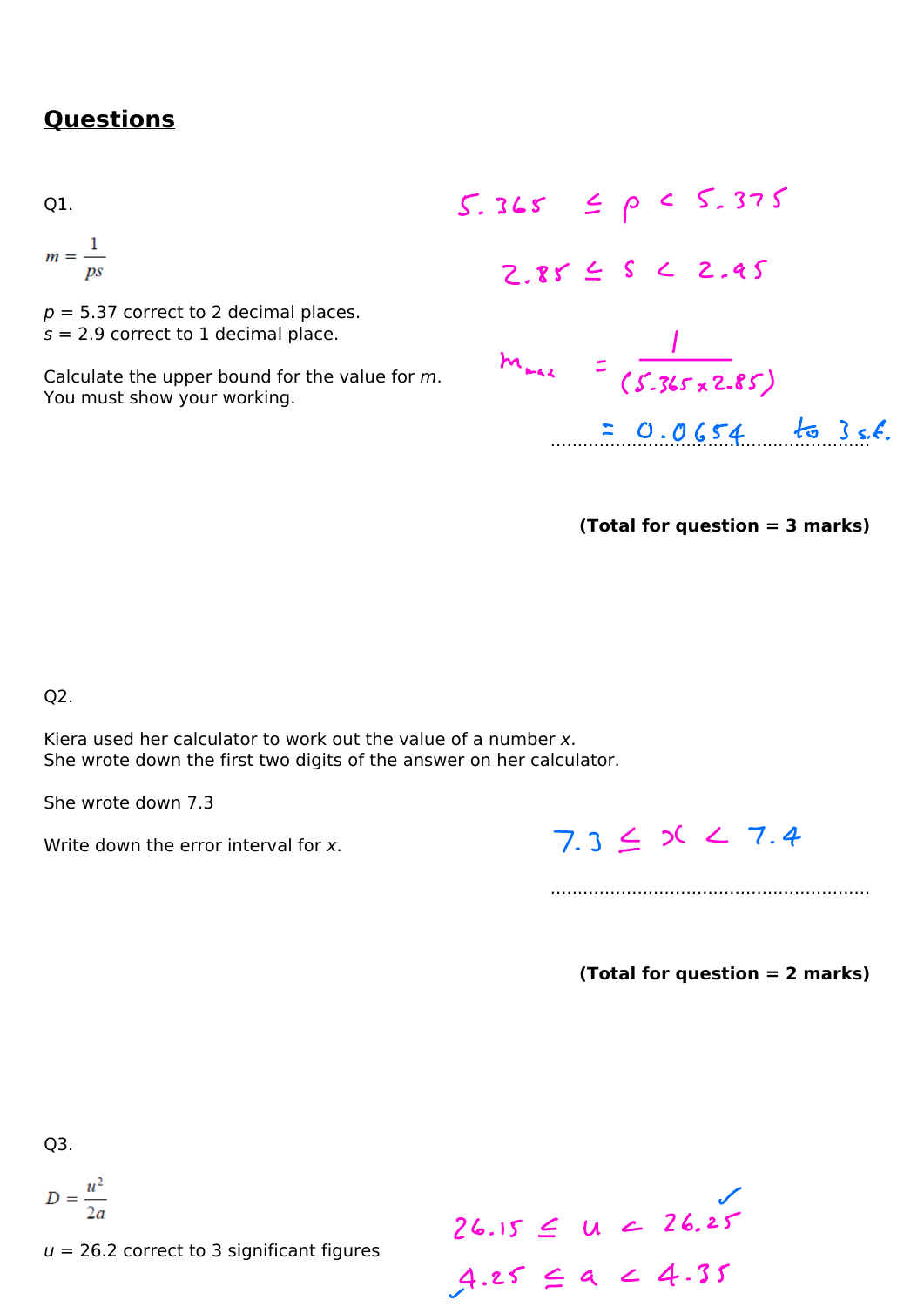## $a = 4.3$  correct to 2 significant figures

(a) Calculate the upper bound for the value of  $D$ . Give your answer correct to 6 significant figures. You must show all your working.

26.252  $(2x4.25)$ 

81.0662

 $(3)$ 

The lower bound for the value of D is 78.6003 correct to 6 significant figures.

(b) By considering bounds, write down the value of  $D$  to a suitable degree of accuracy. You must give a reason for your answer.

|  |  |  |  |                      |  | 80 to 1 s.f. upper bound and lower bound |  |
|--|--|--|--|----------------------|--|------------------------------------------|--|
|  |  |  |  | asree to only I s.f. |  |                                          |  |
|  |  |  |  |                      |  |                                          |  |
|  |  |  |  |                      |  |                                          |  |

 $Total for question = 5 marks$ 

Q4.

Sasha drops a ball from a height of dmetres onto the ground.

The time, tseconds, that the ball takes to reach the ground is given by

$$
t = \sqrt{\frac{2d}{g}}
$$

where  $gm/s^2$  is the acceleration due to gravity.

 $d = 35.6$  correct to 3 significant figures.  $q = 9.8$  correct to 2 significant figures. lower bound for d 35.55

(a) Write down the lower bound of  $d$ .

 $35.55 \le d < 35.65$  $9.75 \leq 9 < 9.85$ 

 $(1)$ 

(b) Calculate the lower bound of  $t$ .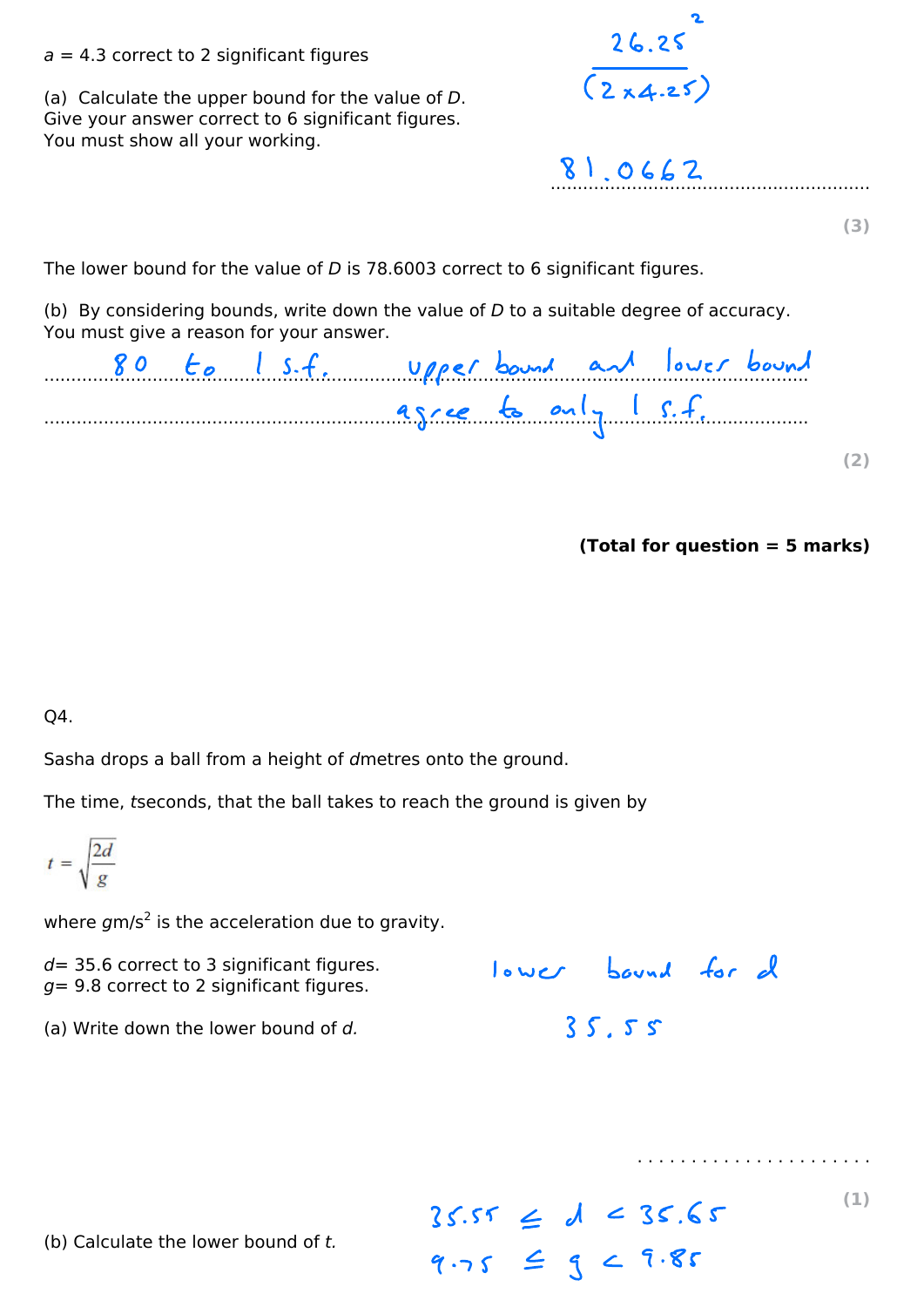You must show all your working.

$$
t_{low} = \sqrt{\frac{2 \times 35.55}{9.85}}
$$
  
= 2.69 8 3 s.f.

 $(3)$ 

(Total for Question is 4 marks)

A

 $4 = 7 - 8$ 

 $7.7559$  a  $2.7.85$ 

 $S.S \subseteq b \subseteq S.25$ 

 $62.5^{\circ} \le C \le 63.5^{\circ}$ 

 $b = 5.2$ 

 $\mathcal{R}$ 

O<sub>5</sub>.

Jarek uses the formula

Area =  $\frac{1}{2}$  ab sin C

to work out the area of a triangle.

For this triangle,

 $a = 7.8$  cm correct to the nearest mm.  $b = 5.2$  cm correct to the nearest mm.  $C = 63^{\circ}$  correct to the nearest degree.

Calculate the lower bound for the area of the triangle.

$$
Area_{min} = \frac{1}{2} \times 2.75 \times 5.5 \times sin 62.5^{\circ}
$$
 = 17.7 to 3 s.f.  
Area<sub>min</sub> = 2

(Total for question = 3 marks)

Q6.

$$
I = \frac{V}{R}
$$

 $247.5 \leq V \leq 252.5$ <br>3850  $\leq R \leq 39.50$ 

 $V = 250$  correct to the nearest 5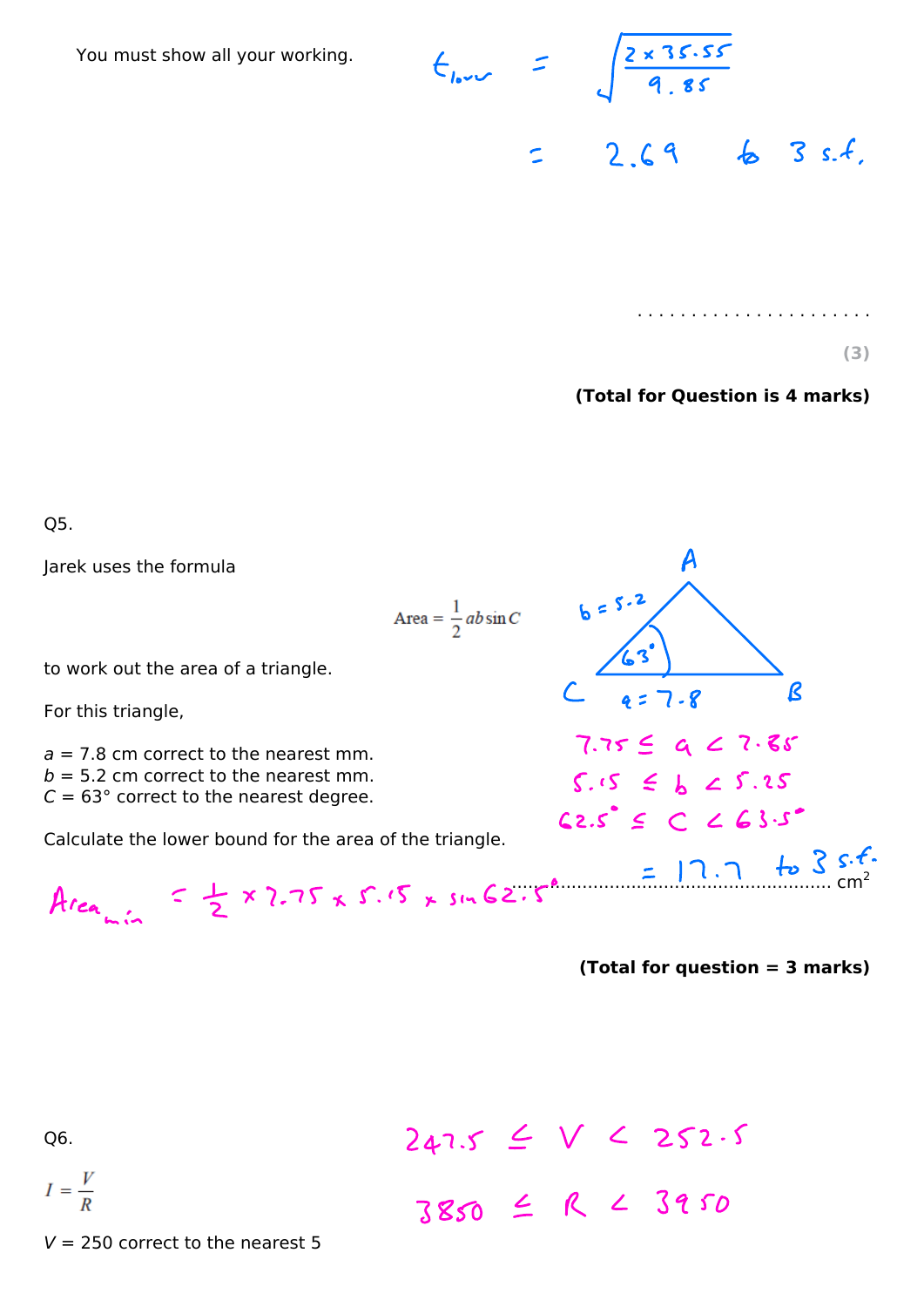## $R = 3900$  correct to the nearest 100

Work out the lower bound for the value of I. Give your answer correct to 3 decimal places. You must show your working.

|                       | Vrouer                 |  |  |  |  |  |
|-----------------------|------------------------|--|--|--|--|--|
| $\Gamma_{\text{low}}$ | Rupper                 |  |  |  |  |  |
|                       | $= \frac{247.5}{3950}$ |  |  |  |  |  |
|                       | $0.063$ to 3 d.g.      |  |  |  |  |  |

(Total for question = 3 marks)



(Total for question  $=$  4 marks)

Q8.

A high speed train travels a distance of 487 km in 3 hours.

The distance is measured correct to the nearest kilometre. The time is measured correct to the nearest minute.

By considering bounds, work out the average speed, in km/minute, of the train to a suitable degree of accuracy.

You must show all your working and give a reason for your answer.